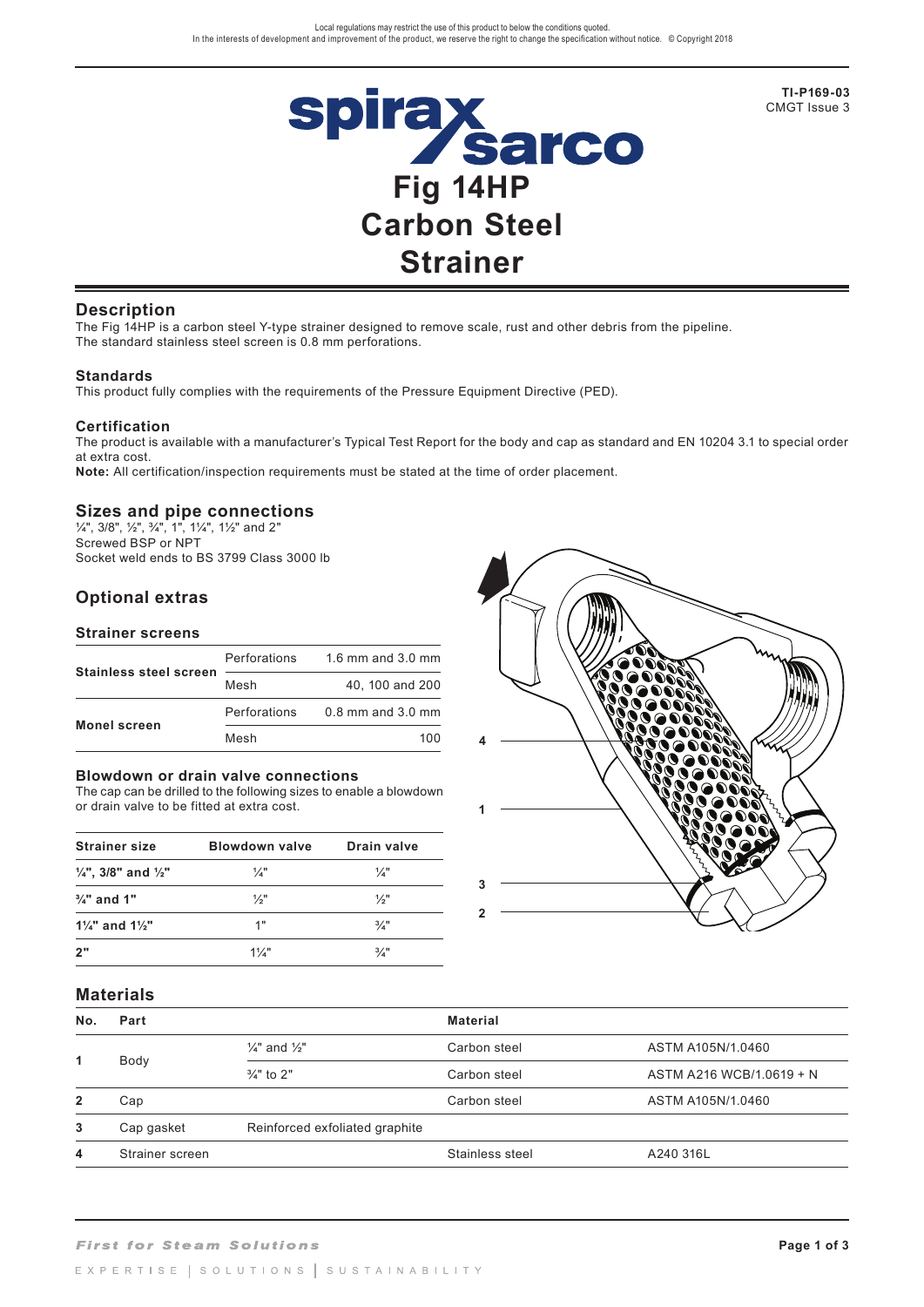## **Pressure/temperature limits**



The product **must not** be used in this region.

|            | Body design conditions                                                                       | ASME Class 800      |
|------------|----------------------------------------------------------------------------------------------|---------------------|
| <b>PMA</b> | Maximum allowable pressure                                                                   | 136.1 bar g @ 38 °C |
| <b>TMA</b> | Maximum allowable temperature                                                                | 425 °C @ 76.7 bar g |
|            | Minimum allowable temperature                                                                | $-10 °C$            |
| <b>PMO</b> | Maximum operating pressure                                                                   | 136.1 bar g @ 38 °C |
| TMO        | Maximum operating temperature                                                                | 425 °C @ 76.7 bar q |
|            | Minimum operating temperature<br>Note: For lower operating temperatures consult Spirax Sarco | $-10 °C$            |
|            | Designed for a maximum cold hydraulic test pressure of                                       | $205$ bar g         |

# **K**<sub>v</sub> values

| Size                           | $\frac{1}{4}$ " | 3/8" | $\frac{1}{2}$ " | $\frac{3}{4}$ " | 1"   | $1\frac{1}{4}$ | $1\frac{1}{2}$ | 2" |
|--------------------------------|-----------------|------|-----------------|-----------------|------|----------------|----------------|----|
| Perforations 0.8, 1.6 and 3 mm |                 | 2.6  | 3.6             | 11              | 15.5 | 26             | 41             | 68 |
| <b>Mesh 40 and 100</b>         |                 | 2.6  | 3.6             | 11              | 15.5 | 26             | -41            | 68 |
| Mesh 200                       |                 | 2.6  | 2.6             |                 | 13.0 | 21             | 35             | 55 |

For conversion:

C**v** (UK) = K**v** x 0.963

C**v** (US) = K**v** x 1.156

### **Dimensions/weights (approximate) in mm and kg**

| <b>Size</b>     | A   | в   | C   | D  | Screening<br>area cm <sup>2</sup> | Weight |
|-----------------|-----|-----|-----|----|-----------------------------------|--------|
| $\frac{1}{4}$ " | 70  | 51  | 80  | 32 | 27                                | 0.43   |
| 3/8"            | 70  | 51  | 80  | 32 | 27                                | 0.49   |
| $\frac{1}{2}$ " | 73  | 52  | 81  | 32 | 27                                | 0.56   |
| $\frac{3}{4}$ " | 90  | 64  | 100 | 36 | 43                                | 0.72   |
| 1"              | 105 | 74  | 120 | 46 | 73                                | 1.17   |
| $1\frac{1}{4}$  | 140 | 102 | 164 | 60 | 135                               | 2.35   |
| $1\frac{1}{2}$  | 152 | 115 | 184 | 70 | 164                               | 3.30   |
| 2"              | 178 | 138 | 224 | 80 | 251                               | 4.95   |